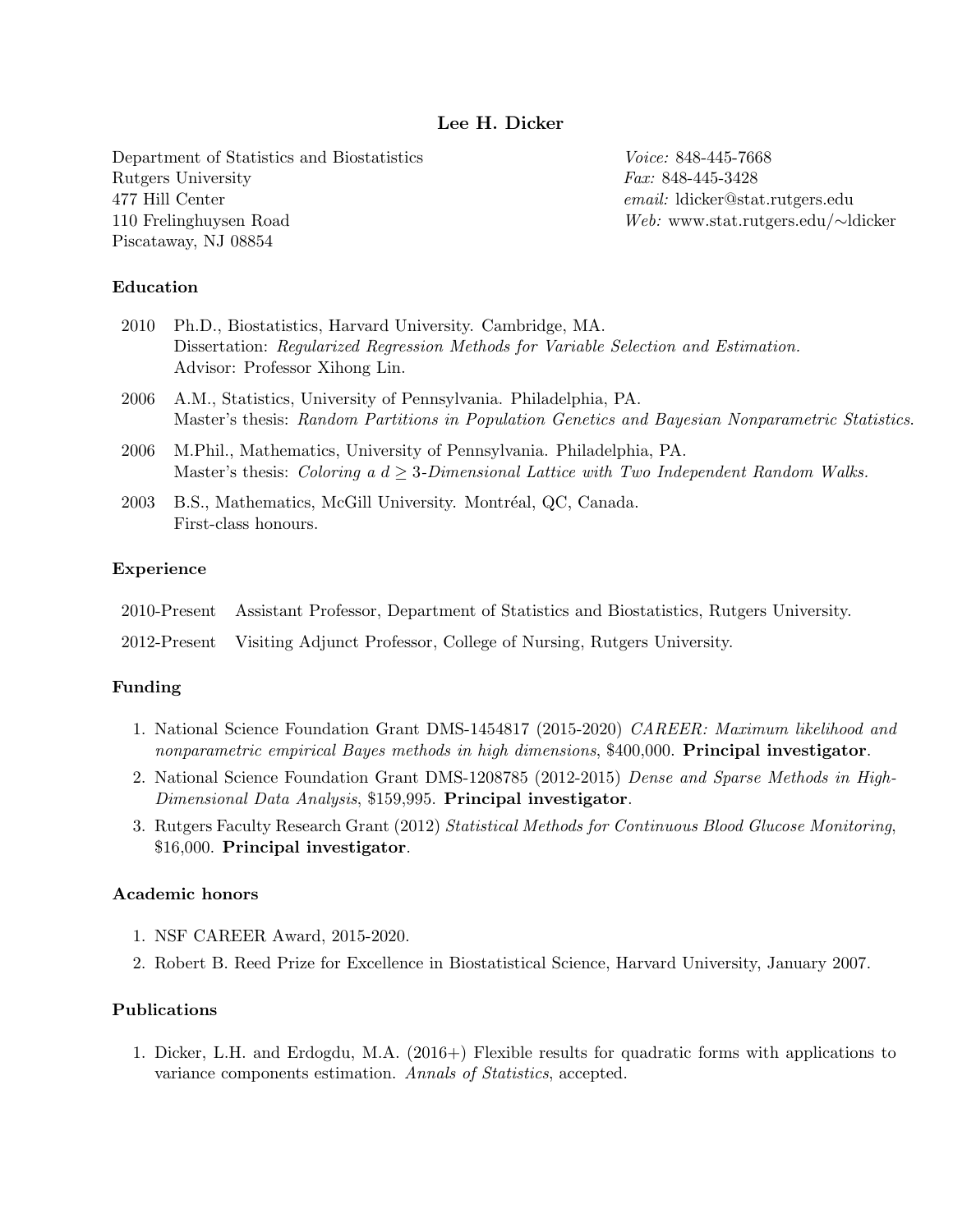- 2. Dicker, L.H. and Erdogdu, M.A. (2016+) Maximum likelihood for variance estimation in highdimensional linear models. Artificial Intelligence and Statistics (AISTATS 2016), accepted.
- 3. Dicker, L.H. and Zhao, S.D. (2016) High-dimensional classification via nonparametric empirical Bayes and maximum likelihood. Biometrika, advance online publication doi: 10.1093/biomet/asv067.
- 4. Dicker, L.H. (2016) Ridge regression and asymptotic minimax estimation over spheres of growing dimension. *Bernoulli*, **22**, 1–37.
- 5. Sofer, T., Dicker, L.H., and Lin, X. (2014) Variable selection for high-dimensional multivariate outcomes. Statistica Sinica, 24, 1633–1654.
- 6. Dicker, L.H. (2014) Variance estimation in high-dimensional linear models. Biometrika, 101, 269– 284.
- 7. Dicker, L.H. (2014) Sparsity and the truncated  $\ell^2$ -norm. Artificial Intelligence and Statistics (AIS- $TATS 2014$ , 17, 159-166.
- 8. Li, Y., Dicker, L.H., and Zhao, S.D. (2014) The Dantzig selector for censored linear regression models. Statistica Sinica, 24, 251–268.
- 9. Dicker, L.H. and Foster, D.P. (2013) One-shot learning and big data with  $n = 2$ . Neural Information Processing Systems (NIPS 2013), 26, 270–278.
- 10. Dicker, L.H, Sun, T., Zhang, C.-H., Keenan, D.B., and Shepp, L.A. (2013) Continuous blood glucose monitoring: A Bayes-hidden Markov approach. Statistica Sinica, 23, 1595–1627.
- 11. Dicker, L.H. (2013) Optimal equivariant prediction for high-dimensional linear models with arbitrary predictor covariance. Electronic Journal of Statistics, 7, 1806–1834.
- 12. Dicker, L.H. and Lin, X. (2013) Parallelism, uniqueness, and large sample asymptotics for the Dantzig selector. Canadian Journal of Statistics, 41, 23–35.
- 13. Dicker, L.H., Huang, B., and Lin, X. (2013) Variable selection and estimation with the seamless- $L_0$ penalty. Statistica Sinica, 23, 929–962.
- 14. Fu, S., Yang, L., Li, P., Hofmann, O., Dicker, L.H., Hide, W., Lin, X., Watkins, S.M., Ivanov, A.R., and Hotamisligil, G.S. (2011) Aberrant lipid metabolism disrupts calcium homeostasis causing liver endoplasmic reticulum stress in obesity. Nature, 473, 528–531.
- 15. Clancy, R.R., Dicker, L.H., Cho, C., Cook, N., Nicolson, S.C., Wernovsky, G., Spray, T.L, and Gaynor, J.W. (2011) Agreement between long-term neonatal background classification by conventional and amplitude-integrated EEG. Journal of Clinical Neurophysiology, 28, 1-9.
- 16. Dicker, L.H., Lin, X., and Ivanov, A.R. (2010) Increased power for the analysis of label-free LC-MS/MS data by combining spectral counts and peptide peak attributes. Molecular and Cellular Proteomics, 9, 2704–2718.
- 17. Wallach, H.M., Jensen, S.T., Dicker, L.H., and Heller, K. (2010) An alternative prior process for nonparametric Bayesian clustering. Artificial Intelligence and Statistics (AISTATS 2010), 13, 892– 899.
- 18. Lin, X. and Dicker, L.H. (2009). Discussion of 'Parametric versus nonparametrics: two alternative methodologies." Journal of Nonparametric Statistics, 21, 415–417.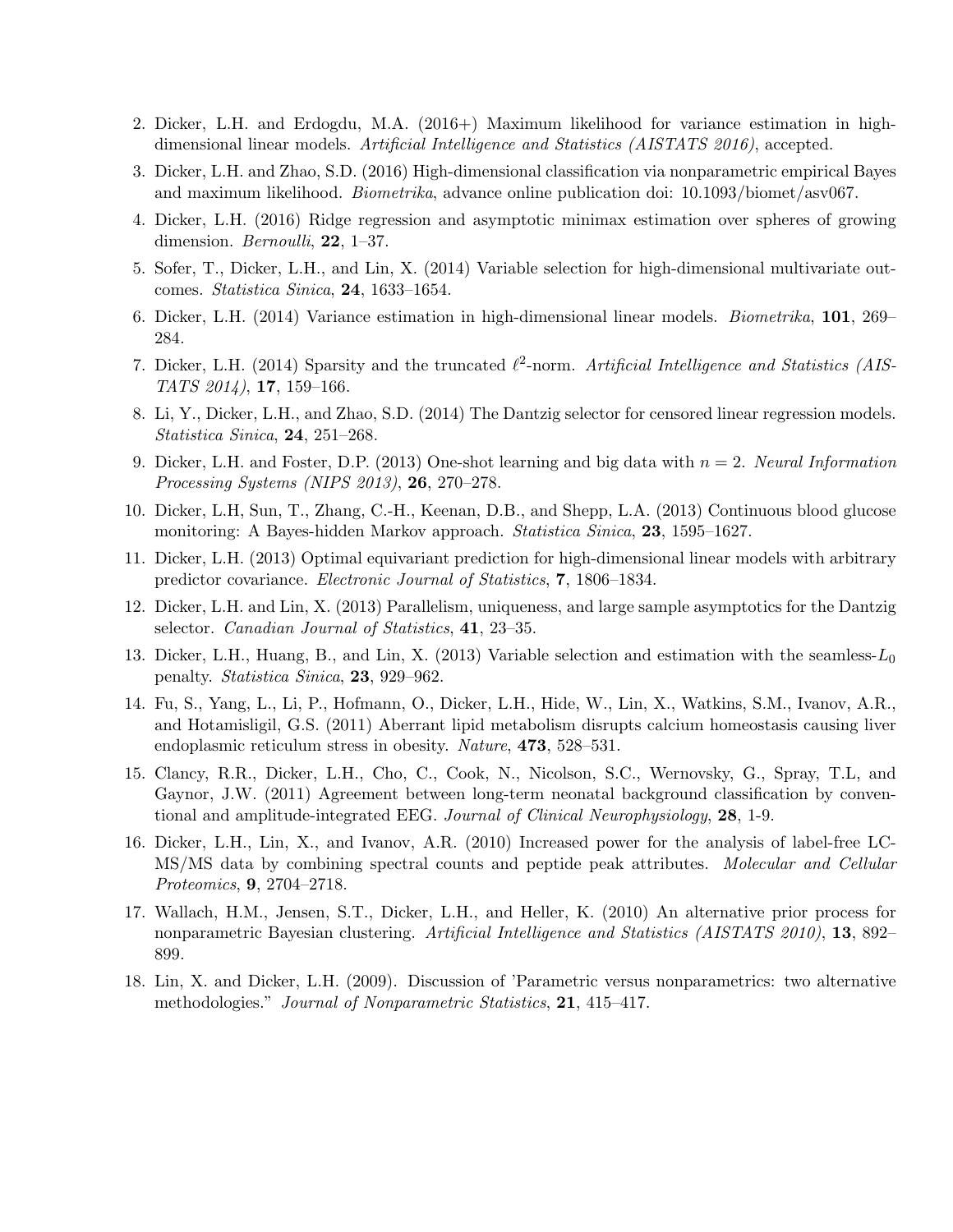### Papers under revision or review

- 1. Dicker, L.H., Foster, D.P., and Hsu, D. Kernel methods and regularization techniques for nonparametric regression: Minimax optimality and adaptation.
- 2. Feng, L. and Dicker, L.H. Nonparametric maximum likelihood for mixture models: A convex optimization approach to fitting arbitrary multivariate mixing distributions.

## Peer reviewed conference abstracts

1. Dicker, L.H., Sun., T., Zhang, C.-H., Keenan, D.B., and Shepp., L.A. (2011) Hidden Markov models for improving accuracy in real-time glucose monitoring. Diabetes Technology Society, 2011 Diabetes Technology Meeting. San Francisco, CA.

# Invited talks

- 1. Stevens Institute of Technology, Financial Engineering Seminar (2015).
- 2. University of Pennsylvania, Statistics Department Seminar (2015).
- 3. University of Illinois at Urbana-Champaign, Department of Statistics Seminar (2015).
- 4. Applied Topology and High-Dimensional Data Analysis Workshop, British Columbia, Canada (2015).
- 5. George Mason University, Department of Statistics Seminar (2015).
- 6. International Indian Statistical Association Conference, Riverside, CA (2014).
- 7. The 3rd Institute of Mathematical Statistics Asia Pacific Rim Meeting, Taipei, Taiwan (2014).
- 8. International Workshop on Applied Probaility, Antalya, Turkey (2014).
- 9. BIRS Workshop on Statistical and Computational Theory and Methodology for Big Data Analysis, Banff, Canada (2014).
- 10. Rutgers University, Signal and Information Processing Seminar (2013).
- 11. DIMACS Workshop on Analysis of Information from Diverse Sources, Rutgers University, NJ (2013).
- 12. New Jersey Institute of Technology, Statistics Seminar (2012).
- 13. New York University, Stern School of Business, IOMS-Statistics Seminar Series (2012).
- 14. CRM Workshop on Perspectives on High-Dimensional Data Analysis II, Montréal, Canada (2012).
- 15. Georgia Tech, School of Industrial and Systems Engineering, Statistics Seminar (2012).
- 16. Lehigh University, Mathematics Department Colloquium (2011).
- 17. The 3rd IMS-China International Conference on Statistics and Probability, Xi'An, China (2011).
- 18. Southern Regional Council on Statistics Summer Research Conference, McCormick, SC (2011).
- 19. International Chinese Statistical Association: The 20th Applied Statistics Symposium, New York, NY (2011).
- 20. The 25th New England Statistics Symposium, Storrs, CT (2011).
- 21. DIMACS Mixer, Hoboken, NJ (2010).
- 22. Rutgers University, BioMaPS Seminar (2010).
- 23. University of Vienna, Department of Statistics, Statistics Seminar (2010).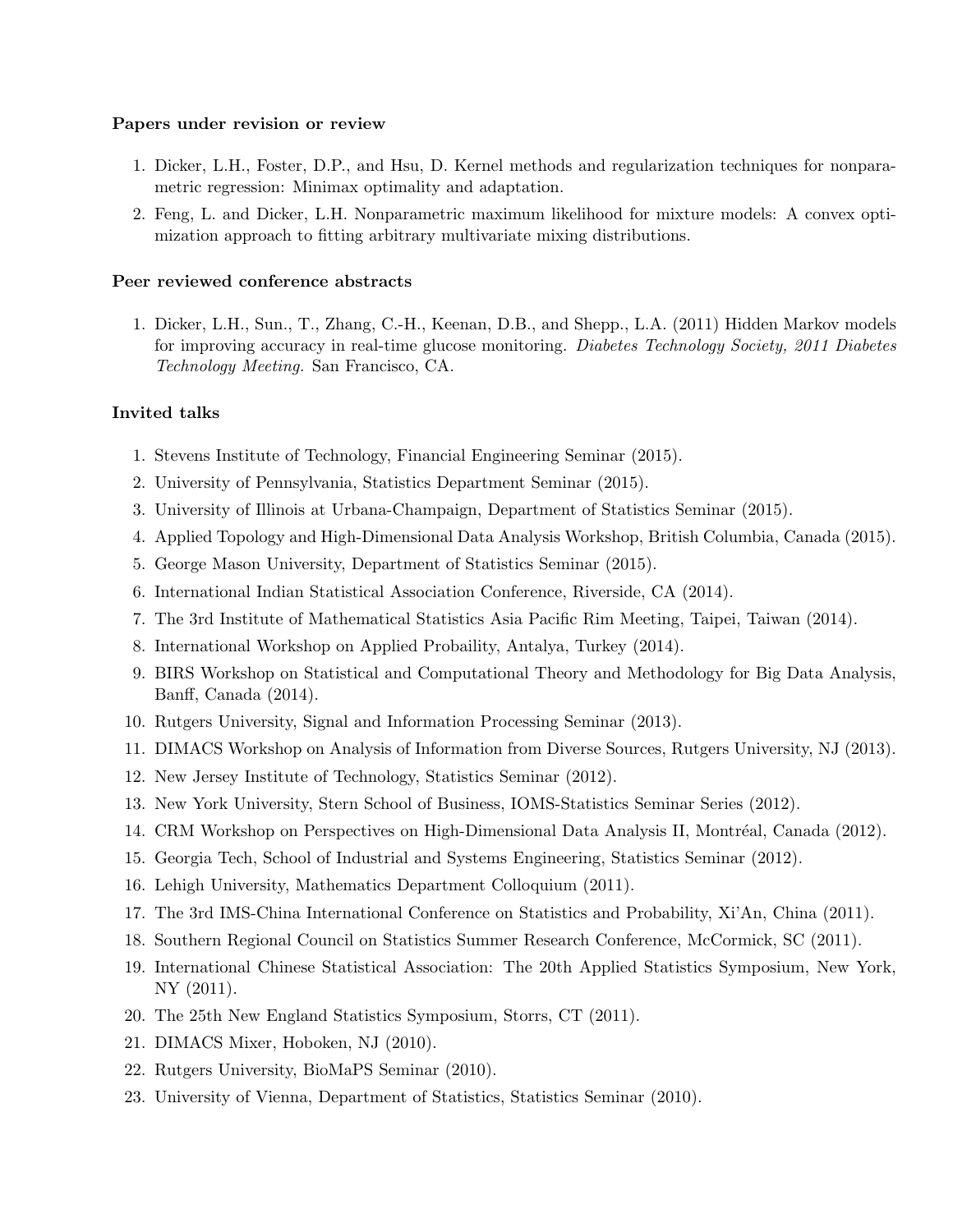- 24. Rutgers University, Department of Statistics and Biostatistics, Statistics Seminar (2010).
- 25. ETH Zürich, Seminar for Statistics (2010).
- 26. Joint Statistical Meetings, Washington, DC (2009).
- 27. Harvard School of Public Health: Quantitative Issues in Cancer Research Working Seminar, Department of Biostatistics (2008).
- 28. Radcliffe Institute for Advanced Study, Exploratory Seminar of "High-Dimensional Data Analysis: Perspectives from the Interface of Statistics, Biosciences, and Information Sciences" (2008).
- 29. Harvard School of Public Health, Department of Biostatistics, Environmental Statistics Large Group Meeting (2008).

#### Student supervision

#### PhD students supervised

1. Long Feng. Rutgers University, Department of Statistics and Biostatistics (co-supervised with Prof. Cun-Hui Zhang). Expected completion date: 2017.

#### Doctoral dissertation committees

- 1. Xialu Liu. Rutgers University, Department of Statistics and Biostatistics. New Models and Methods for Time Series Analysis in Big Data Era (2015).
- 2. Yayan Zhang. Rutgers University, Department of Statistics and Biostatistics. Data Normalization and Clustering for Big and Small Data and an Application to Clinical Trials (2015).
- 3. Lan Yi. Rutgers University, Department of Statistics and Biostatistics. Biomarker Discovery for Microarray Data by Enriched Methods, Stochastic Approximation and Mixed Effect Models (2014).
- 4. Ning Tang. Rutgers University, Department of Statistics and Biostatistics. Robust Gene Set Analysis and Robust Gene Expression (2014).
- 5. Kezhen Liu. Rutgers University, Department of Statistics and Biostatistics. Statistical Applications to Cardiovascular Disease Research (2014).
- 6. Suzanne M. Keep. Rutgers University, College of Nursing. Factors Affecting Commitment to a Plan of Physical Activity Among Low-Income Hispanic Mothers and their Daughters (2013).
- 7. Xueying Chen. Rutgers University, Department of Statistics and Biostatistics. Analysis of Big Data by Split-and-Conquer and Penalized Regressions: New Methods and Theory (2013).
- 8. Tingni Sun. Rutgers University, Department of Statistics and Biostatistics. Statistical Methods for High-Dimensional Data Analysis and Continuous Glucose Monitoring (2012).
- 9. Shuhao Chen. Rutgers University, Department of Statistics and Biostatistics. On Order Identification of Time Series Models and its Applications (2011).